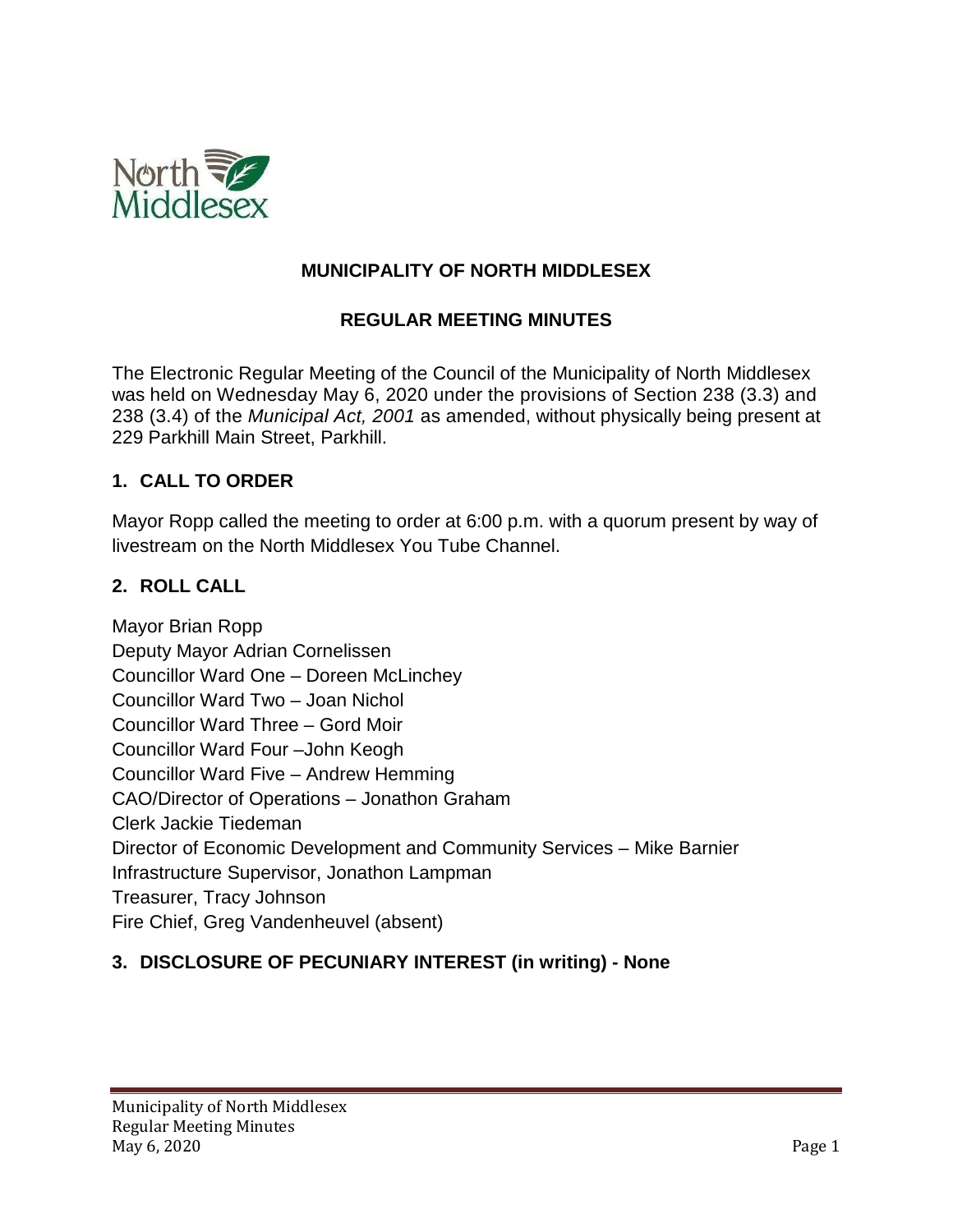## **4. MINUTES OF PREVIOUS MEETINGS**

## **MOTION #090/2020**

**MOIR/NICHOL:** That the April 8<sup>th</sup> Special and Emergency Meeting Minutes be approved as presented.

CARRIED

## **5. PUBLIC MEETINGS (Postponed until a later date to be determined)**

## **6. DELEGATION (Postponed until a later date to be determined)**

## **7. DEPARTMENTAL REPORTS**

a.Jackie Tiedeman, Clerk – Stop Up and Close portion of road allowance in former McGillivray Township

#### **MOTION #091/2020**

**NICHOL/HEMMING**: That Council receive the report regarding "Stop up and Close Road Allowance in the former Township of McGillivray" and

That the By-law be considered for all readings in order that staff and the client may proceed with finalization of the land transfer documentation; and

Further that Council approve a 50/50 cost share of the financial obligation of legal fee's required to finalize this land transaction.

CARRIED

## b. Jackie Tiedeman, Clerk – COVID 19 – Land Use Planning Updates

Staff advised Council that the preferred option within this recommendation would be to continue with the pause in processing of planning applications under present conditions. Staff assured that they will continue with ongoing monitoring of conducting public meetings electronically and would be ready to recommend changes to that pause when appropriate to do so. In addition, staff would be recommending that when the order is lifted that Council could consider accommodating more planning applications at all council meetings rather than once per month as well as the potential for adding meetings to the summer schedule if deemed necessary.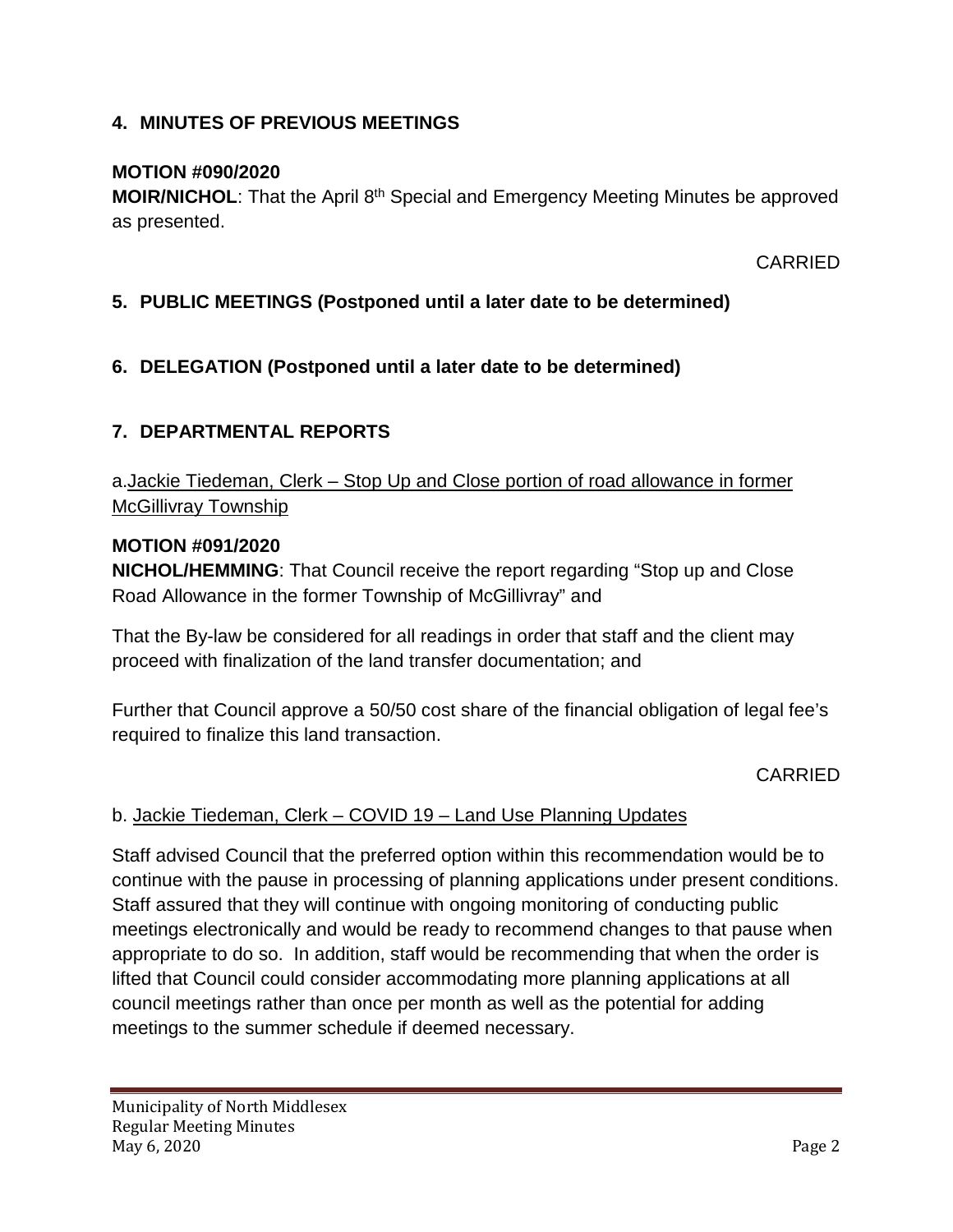# **MOTION #092/2020**

**CORNELISSEN/HEMMING**: That Council receive the report entitled "COVID 19 related Land Use Planning Changes"; and

That Council continue with the pause on any consideration of planning applications at the present time until a reopening plan of services has been provided by the Province in regards to planning applications. This will also allow staff an opportunity to evaluate how the required public input will work with respect to the electronic meeting process, which is currently being used for Council Meetings. Staff will continue to work with applicants to facilitate complete application that would be ready for processing once a public meeting method has been established whether it be electronically or traditional method. This may include a provision for accommodating several planning applications on upcoming agendas outside of the normal routine.

CARRIED

## c. Vic Stellingwerff, Chief Building Official – Building Department Activities up to March 31, 2020

## **MOTION #093/2020**

**MCLINCHEY/MOIR**: That Council receives the Building Activity Report for January – March 2020 as information only.

**CARRIED** 

# d.Jonathan Lampman, Infrastructure Supervisor – Dixon Drainage Works – Appoint Engineer

## **MOTION #094/2020**

**NICHOL/HEMMING**: That Council receive this report and appoint R. Dobbin Engineering Inc. as Engineer to the Dixon Drainage Works.

CARRIED

e.Jonathan Lampman, Infrastructure Supervisor – Watson Drain Improvement

## **MOTION #095/2020**

**MOIR/KEOGH:** That Council receive the request for improvement to the Watson Drain under Section 78 of the *Drainage Act RSO 1990*.

CARRIED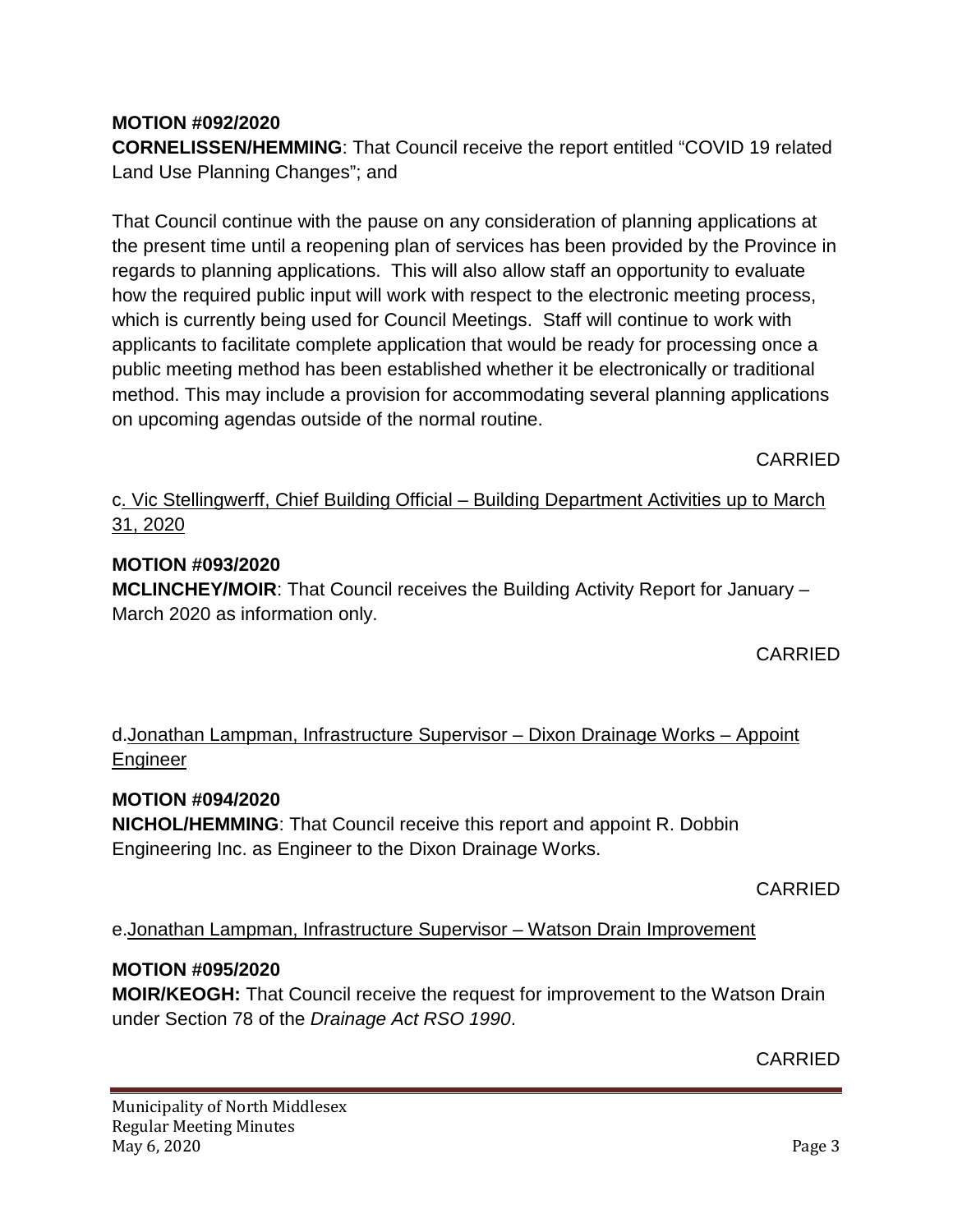# f. Jonathon Graham, CAO/Director of Operations – Appointment of CBO Services from Middlesex Centre on a temporary basis

Mr. Graham provided a brief update on the process for hiring the new Chief Building Official under the new Shared Services Model with Southwest Middlesex and Adelaide Metcalfe. In the meantime, it is necessary to put in place this contingency plan to ensure there is no disruption of building department services.

# **MOTION #096/2020**

**MCLINCHEY/CORNELISSEN:** That Council approve the agreement and retention of Middlesex Centre for the services of Chief Building Official (CBO) for a period of six (6) months.

CARRIED

# g. Jonathon Graham, CAO/Director of Operations – Evolta Electronic Building Permit **Services**

Several questions were asked by Council on the new system and responded to by staff. Mr. Arnie Marsman, CBO from Middlesex Centre, also had the opportunity to provide further insight into the new software based upon his direct usage in his municipality. The software program is also referred to as "Cloud Permitting". There was concern expressed with how building permits will be received for those that are not inclined with technology or just don't have access to the internet. Staff assured Council that paper applications cannot be refused and staff would work with individual needs as required.

After careful consideration, the following motion was introduced:

## **MOTION #097/2020**

**MCLINCHEY/MOIR**: That Council approve the undertaking and implementation of an electronic building permit application/submission process by the 3<sup>rd</sup> party contracted service of Evolta/Cloud Permits

And that staff be directed to evaluate and report back to Council prior to the six month "no obligation" Evolta trial period ends and assess value and uptake of use.

CARRIED

# **8. PASSING OF ACCOUNTS**

Compilation of accounts from March 26 – April 29, 2020 in the amount of \$884,956.19

# **MOTION #098/2020**

**NICHOL/HEMMING**: Be it resolved that the following Bills and Accounts be approved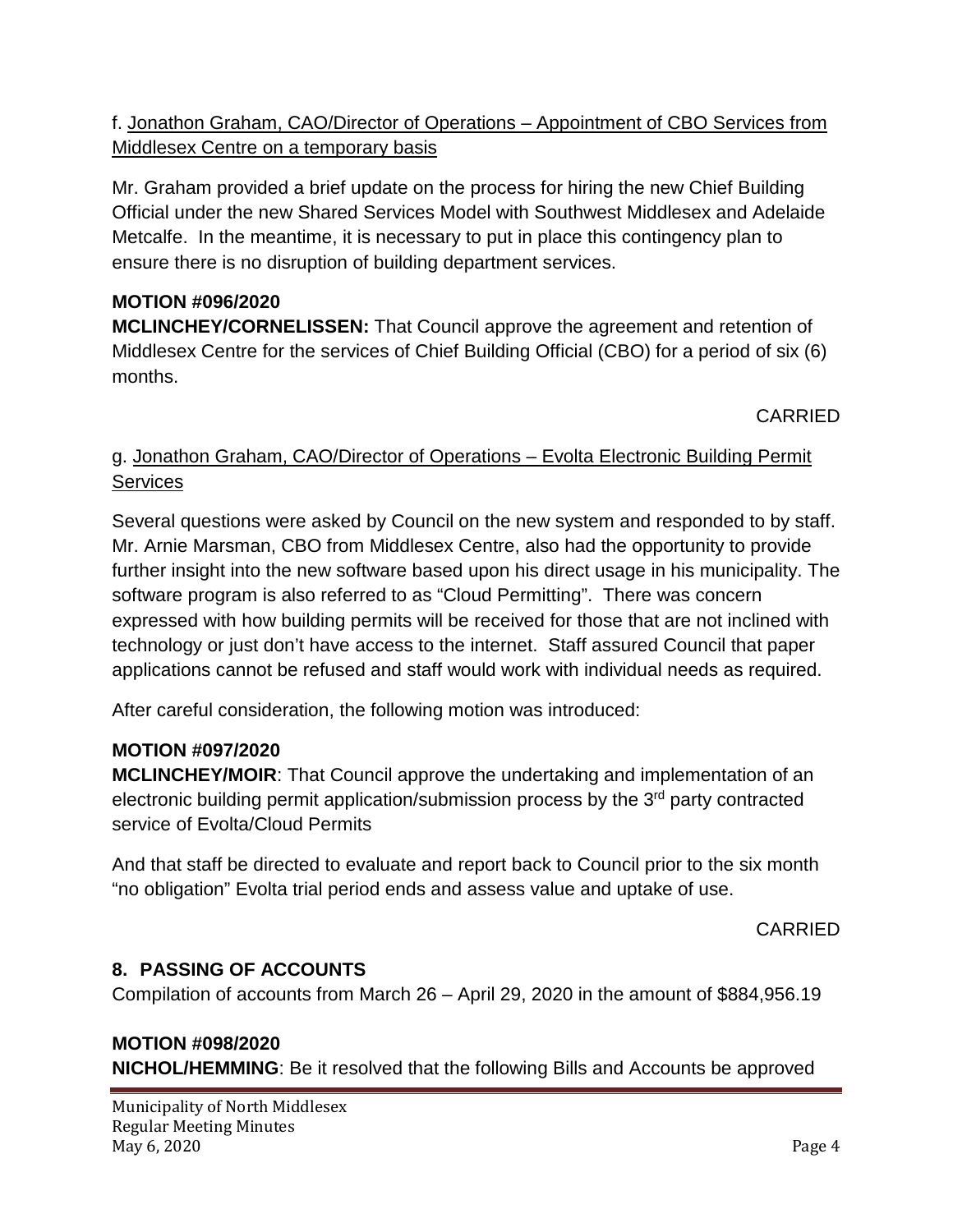for payment: General Cheques \$152,057.70 Direct Deposit \$518,403.68 On-line/PAP \$213,998.59 Cemetery Cheques \$496.22

CARRIED

# **9. COMMITTEE REPORTS**

a. Lake Huron Primary Water Supply Joint Mgmt Board (Cr. Hemming) Next Meeting June 4th.

b. ABCA (Deputy Mayor Cornelissen) Board of Directors Meeting April 23, 2020 – Deputy Mayor Cornelissen advised that the tree planting program will still proceed as planned.

- c. BWRA (Cr. McLinchey) Board of Directors Meeting March 26, 2020
- d. EDAC (Cr. Moir) Cancelled
- e. LSAC (Cr. Nichol) Cancelled
- f. Recreation Committee (Cr. Hemming) Cancelled
- g. Water/Wastewater Committee (Cr. Moir) Cancelled
- h. Policies Review Committee (Cr. Nichol) Cancelled
- i.Fire Committee (Cr.Keogh) Cancelled
- j. OCWA Client Advisory Board (Jonathon Graham)

#### **10.CORRESPONDENCE**

a.Watson & Associates – Comments on Draft Regulation – changes to Development Charges Act (action: receive and file)

b.North Middlesex Community Policing Minutes February 2020 (action: receive and file)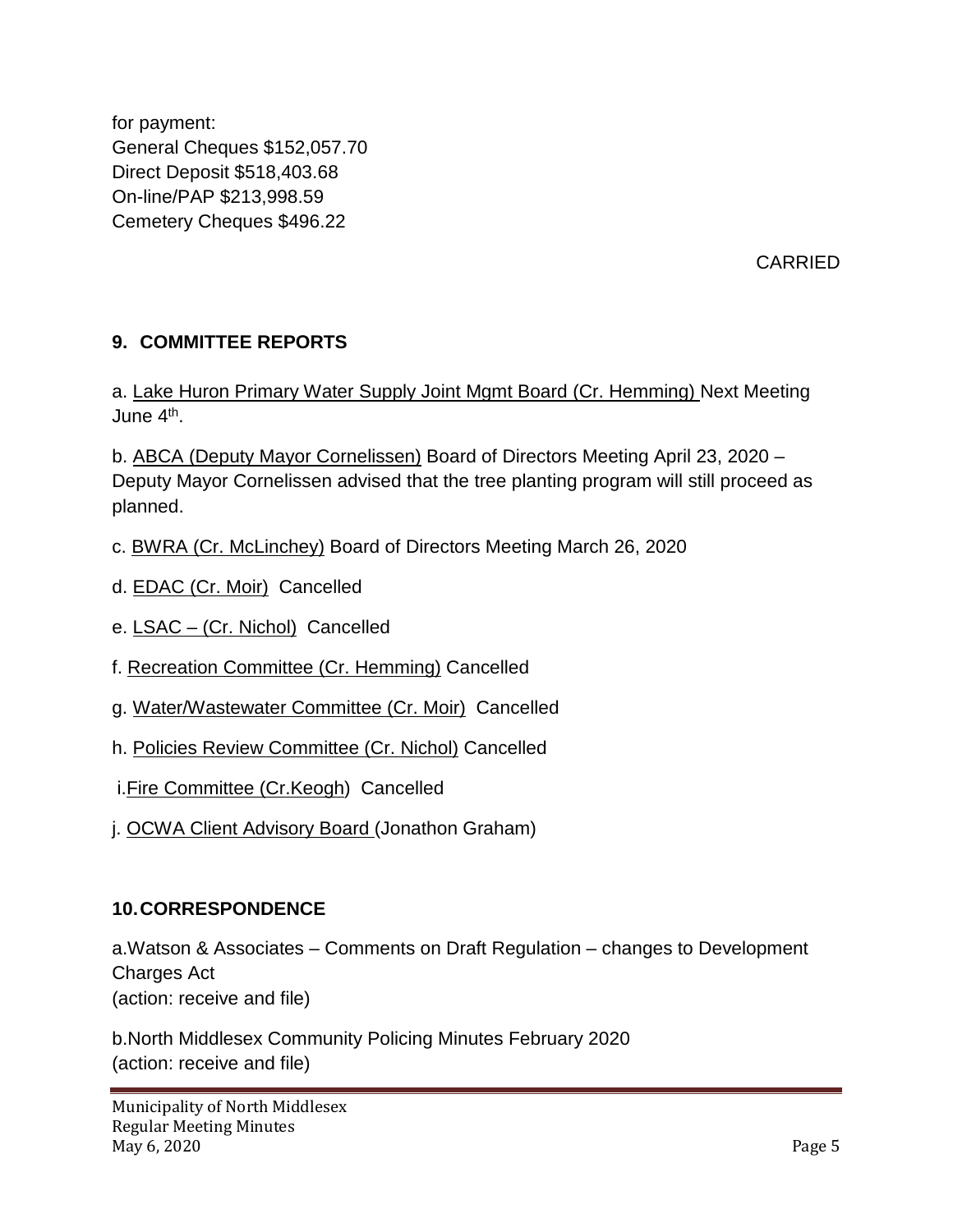Cr. Nichol requested (on behalf of the Committee) that the speed radar be placed on Queen St/West Corner Drive – Ailsa Craig. CAO Jonathon Graham advised he will make the arrangements for this.

c.Ontario Clean Water Agency Client Update –April 20, 2020 (action: receive and file)

d.Solicitor General – Update on mandatory Community Safety and Wellbeing Plan (action: receive and file)

e.Grey County – Motion Support regarding exemption 100% exemption of excise tax on 100% Canadian wine (action: receive and file)

f.Town of Midland – Council request direct payment of federal funds to Municipalities to waive property taxes for the year 2020 (action: receive and file)

g. Town of Kingsville – council request for electricity billing relief during COVID 19 (action: receive and file)

h. Wellington County – Committee Report on Farm Property Class Tax Rate Programme (action: receive and file)

i.Township of Mapleton – request Province to review the Farm Property Class Tax Rate Programme

# **MOTION #099/2020**

**CORNELISSEN/KEOGH**: That the Council of the Municipality of North Middlesex hereby supports the motion from the Township of Mapleton as follows:

WHEREAS the Province of Ontario implemented changes to property assessment and introduced taxation reform which came into effect in 1998;

AND WHEREAS prior to 1998 farm properties were subject to taxation at the base residential tax rate and qualified farmers applied annually to the province to be reimbursed 75% of the farm portion of the taxes paid to the local municipality; AND

WHEREAS the province changed the method of delivering farmer's rebates by creating the Farm Property Class Tax Rate Programme under the jurisdiction of the Ontario Ministry of Agriculture, Food and Rural Affairs (OMAFRA);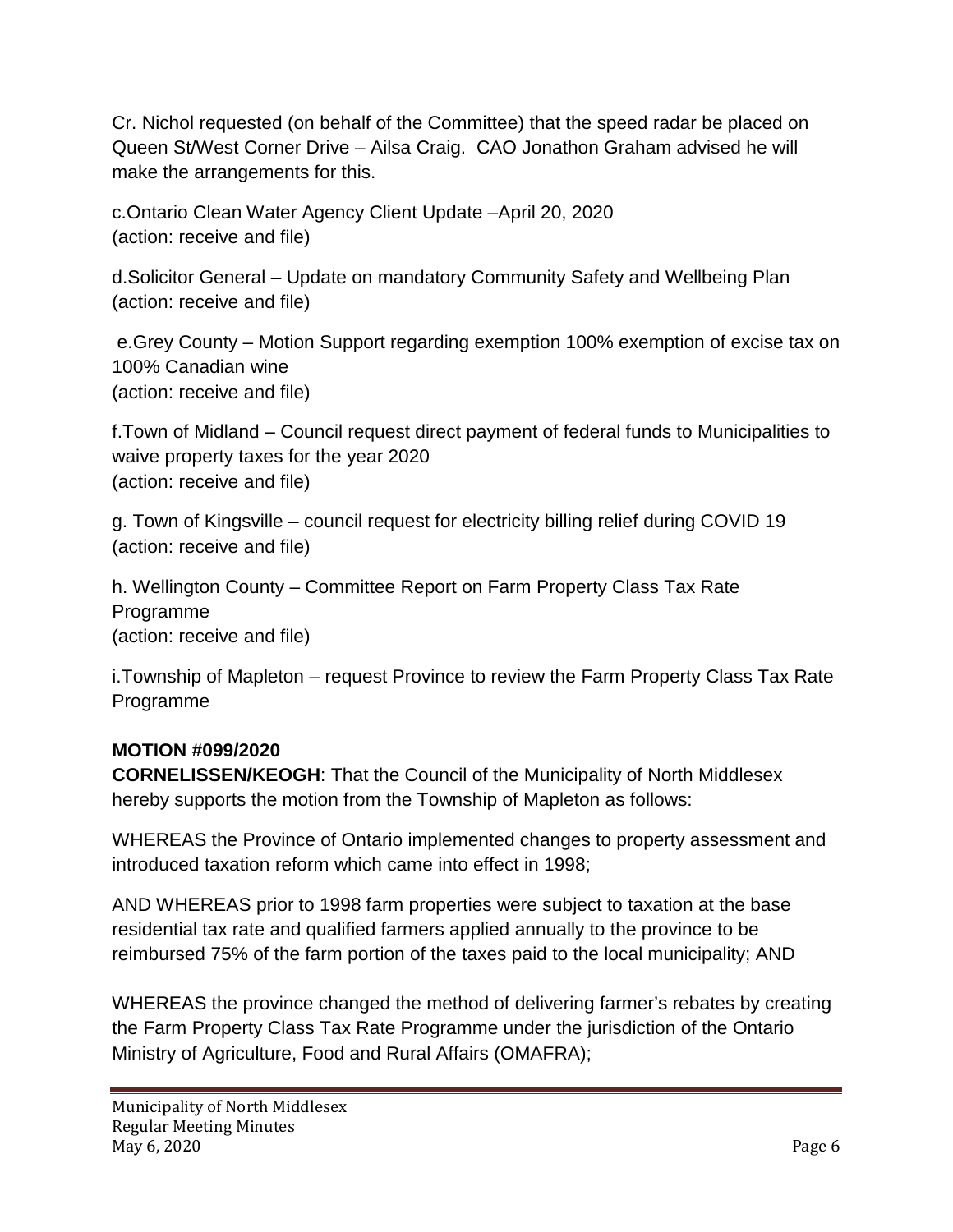AND WHEREAS rather than apply annually and wait for property tax rebates, the delivery of the programme shifted to local municipal governments and onto the property tax system;

AND WHEREAS eligible farmland assessment values are now locally subsidized by 75% of their full current value assessment (CVA) to produce a lower weighted assessment base which is used for tax rate setting purposes;

AND WHEREAS the effect of the locally subsidized weighted assessment shifts an increased burden of tax onto all other property classes within the municipality;

AND WHEREAS these taxation reforms were originally supposed to be revenue neutral and offset by funding from the Ontario Municipal Partnership Fund (OMPF) and its predecessor the Community Reinvestment Fund (CRF);

AND WHEREAS the province has been reducing support from the Ontario Municipal Partnership Fund while the cost of the farm tax rebate programme is continuously increasing;

AND WHEREAS an economically competitive agricultural industry provides affordable food and agricultural products to all Ontarians and is a provincial objective that should be cost shared amongst all of its citizens;

AND WHEREAS the cost of this programme disproportionately falls upon property taxpayers in rural municipalities;

AND WHEREAS higher property taxes in rural municipalities is creating economic competitiveness issues between rural and urban municipalities;

AND WHEREAS the province hasn't undertaken a review of this programme since it was implemented in 1998;

NOW THEREFORE the Council of the Township of Mapleton requests that: 1. The Province of Ontario undertake a review of the Farm Property Tax Class Rate Programme to determine: a. The appropriateness of the cost of the Farm Property Tax Class Rate Programme falling disproportionately amongst rural residential and business property owners when the benefit of an economically competitive agricultural industry and affordable food and agricultural products is a provincial objective that should be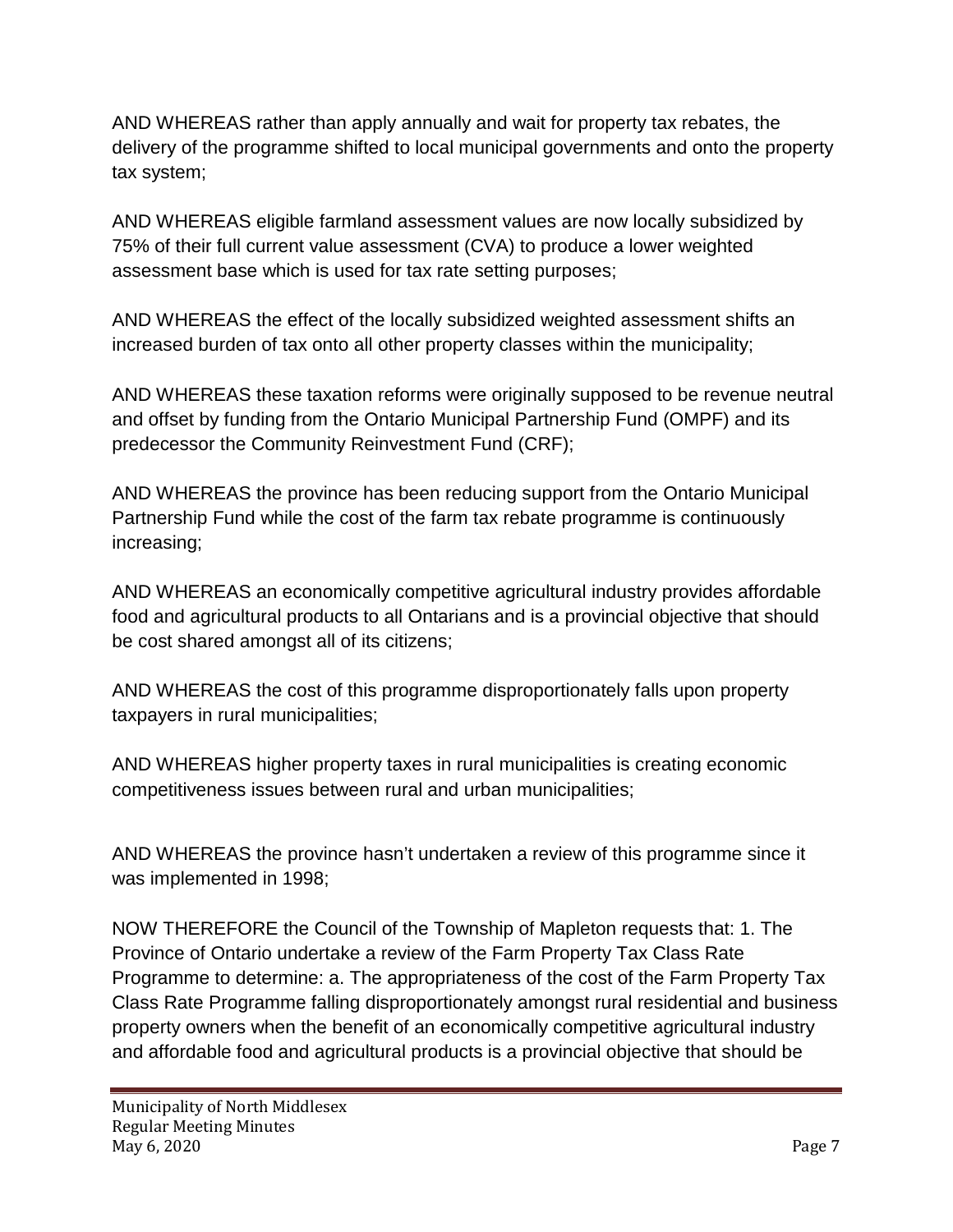shared amongst all taxpayers in Ontario; b. The adequacy of funding being provided to rural municipalities to offset the cost of the Farm Property Tax Class Rate Programme; c. The differences between the amount of property taxes paid in rural and urban municipalities and the root causes of those differences; d. Economic competitiveness concerns with disproportionately higher average property taxes being paid in rural municipalities; e. Other methods of delivering the farm tax rebate programme to farmland owners where the cost can be shared province-wide.

AND BE IT FURTHER RESOLVED THAT this motion be sent to Hon. Doug Ford, Premier of Ontario, Hon. Steve Clark, Minister of Municipal Affairs and Housing, Hon. Rod Phillips, Minister of Finance, Hon. Ernie Hardeman, Minister of Agriculture, Food & Rural Affairs, MPP Randy Pettapiece, Hon. Ted Arnott, all Ontario Municipalities, Rural Ontario Municipal Association (ROMA) and Association of Municipalities of Ontario (AMO).

CARRIED

j.Middlesex London Health Unit - Monthly Board of Health Update (February & April) (action: receive and file)

Several motions of support were received by email since the last council agenda regarding a variety of matters as a result of COVID. Proposed actions within the motions have since been enacted by the Province (ex. including community gardens as essential services, waiving restrictions to allow for quorum during electronic meetings etc reduction of peak rate charges) therefore have been filed.

# **11.OTHER OR URGENT BUSINESS**

a.Jonathan Lampman, Infrastructure Supervisor – Updated Council on the status of the Beechwood Bridge project. After careful consideration of the RFP documents, he advised that the Engineering Consulting Services will be Spriet Associates for this project.

b.Jonathon Graham, CAO/Director of Operations – Mr. Graham explained Natural Gas Expansion Program opportunity that Council could consider applying for. The purpose of the program is to further increase access to natural gas by making financial support available for new expansion projects. This program offers an opportunity to drive economic development and enhance the quality of life and prosperity of families and businesses across Ontario. Enbridge Gas is proposing to work together to bring natural gas to unserved communities and they would submit the project to the Ontario Energy Board for funding consideration. It was explained that a motion of Council is required to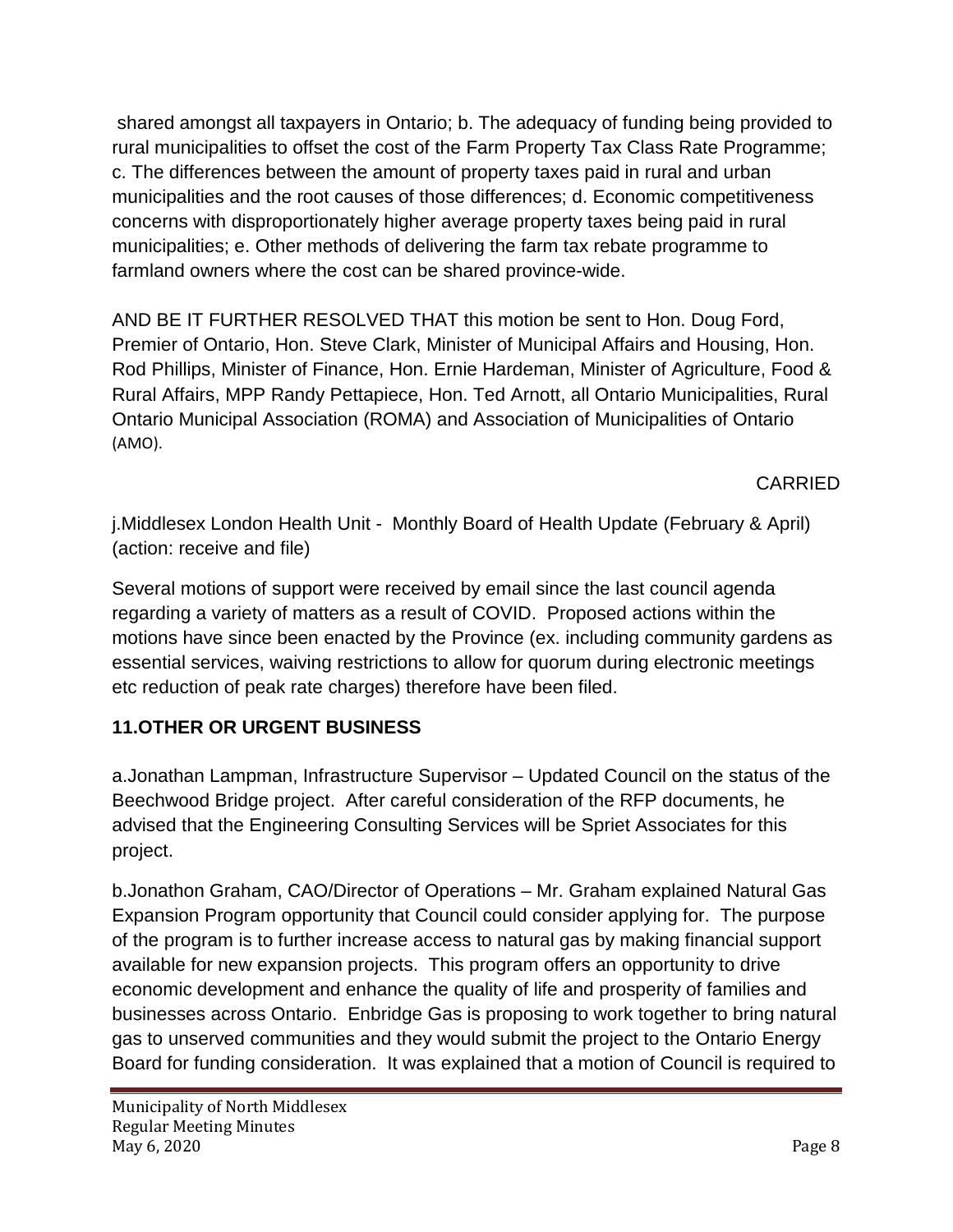initiate the first step in the process. Mr. Graham advised that he had worked with the Mayor and Mr. Barnier to come up with a few target areas for consideration in the municipality that would be considered readily accessible for expansion. It was also noted that the chance for being accepted into the program are very low however it was felt that the Municipality should at least test the waters.

Several questions were asked by Council and responded to by staff. The following motion was then brought forward for consideration:

## **MOTION #100/2020 NICHOL/MCLINCHEY**

**WHEREAS** the Municipality of North Middlesex is committed to ensuring that when there is opportunity to seek infrastructure upgrades for its residents that it responds to these potential project expansion and/or upgrades whenever it is viable and financially feasible to do so; and

**WHEREAS** the Municipality of North Middlesex has identified some initial readily accessible areas within the boundaries of the community that do not currently have access to natural gas as an alternative source of energy; and

**WHEREAS** the Council of the Municipality of North Middlesex deems it appropriate to hereby seek Enbridge Gas Inc. support in undertaking the application process for the Support for Natural Gas Expansion within the Boundary Limits of the Municipality of North Middlesex via the following corridor(s):

- **County Road #81 from Mount Carmel Drive to West Corner Drive**
- **County Road #81 from Elginfield Road (County Road 17) to Centre Road/Townsend Line Intersection**
- **Argyle Road (extension) from Bear Creek Drive to Nairn Road (County Rd 17)**

**WHEREAS** the Council of the Municipality of North Middlesex is aware that in order to support project economics that Enbridge Gas Inc. will apply a 23 cent/m<sup>3</sup> System Expansion Surcharge to all customers connected through the proposed project for a defined period of time of up to 40 years as a contribution toward recovery of the cost of the proposed project; and

**BE IT FURTHER RESOLVED** that the limits as identified above be included on Enbridge Gas' list of projects being proposed to the Ontario Energy Board (OEB) for consideration for financial support through the Natural Gas Expansion Program

CARRIED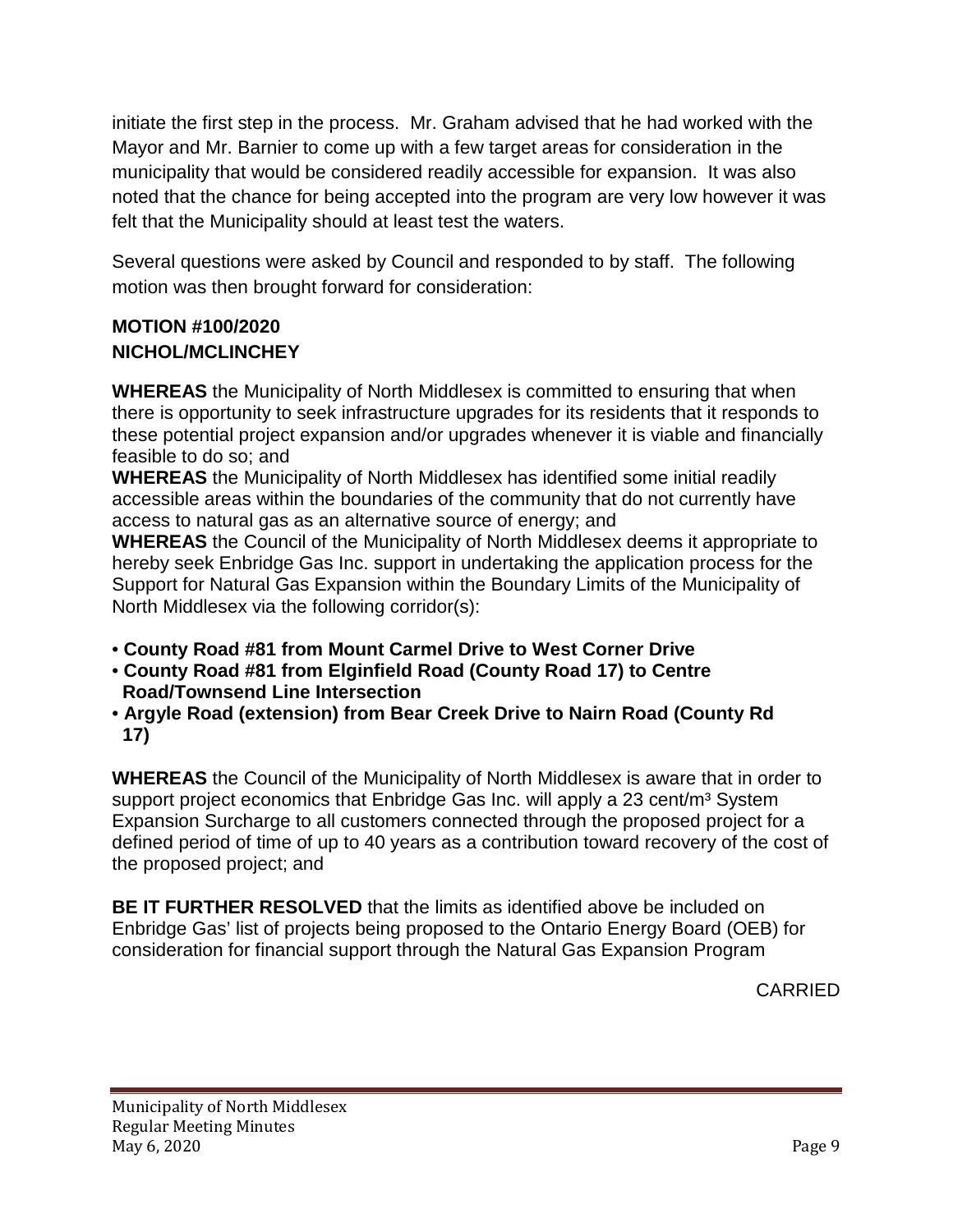# **12.COMMUNICATIONS (including County Council)**

Mr. Graham advised that the Provincial Emergency Order has been extended to May 18<sup>th</sup>. Most administrative staff continue to work from home at the present time. In the meantime, senior staff will be working on a return to work plan in order to be ready for when the order is lifted. The Municipality will likely be following the lead set by the County of Middlesex in this regard with respect to timing. Staff are also working very closely with the Library to ensure continuity within the Shared Services Building as well as the facility in Ailsa Craig.

Deputy Mayor Cornelissen reminded Council that the County will be providing their annual Warden and CAO visit electronically on May  $7<sup>th</sup>$  a 1:00 p.m.

AMO conference has been officially cancelled.

The Clerk advised that the scheduled May 20 Regular Meeting will be cancelled due to being under Provincial Emergency Order. She advised that the next meeting would be June 3 at 6:00 p.m. As the provisions for holding an Electronic Meeting with no physical presence is allowed under the Emergency Orders the format for June 3 may be changed accordingly.

# **13.CLOSED MEETING (UNDER SECTION 239 OF THE** *MUNICIPAL ACT)*

None

# **14. CONSIDERATION OF MATTERS ARISING FROM CLOSED MEETING**

None

# **15.READING OF BY-LAWS**

By-law #36 of 2020 – Repeal Certain Appointment (MLEO – Vic Stellingwerff)

By-law #37 of 2020 – to authorize the execution of an agreement for services under the Building Code Act and appoint Acting Chief Building Officials from Middlesex Centre (this By-law also repeals the appointment of Vic Stellingwerff who recently retired)

By-law #38 of 2020 – Establish Tax Rates for 2020

By-law #39 of 2020- Stop up and Close portion of road allowance in McGillivray Township